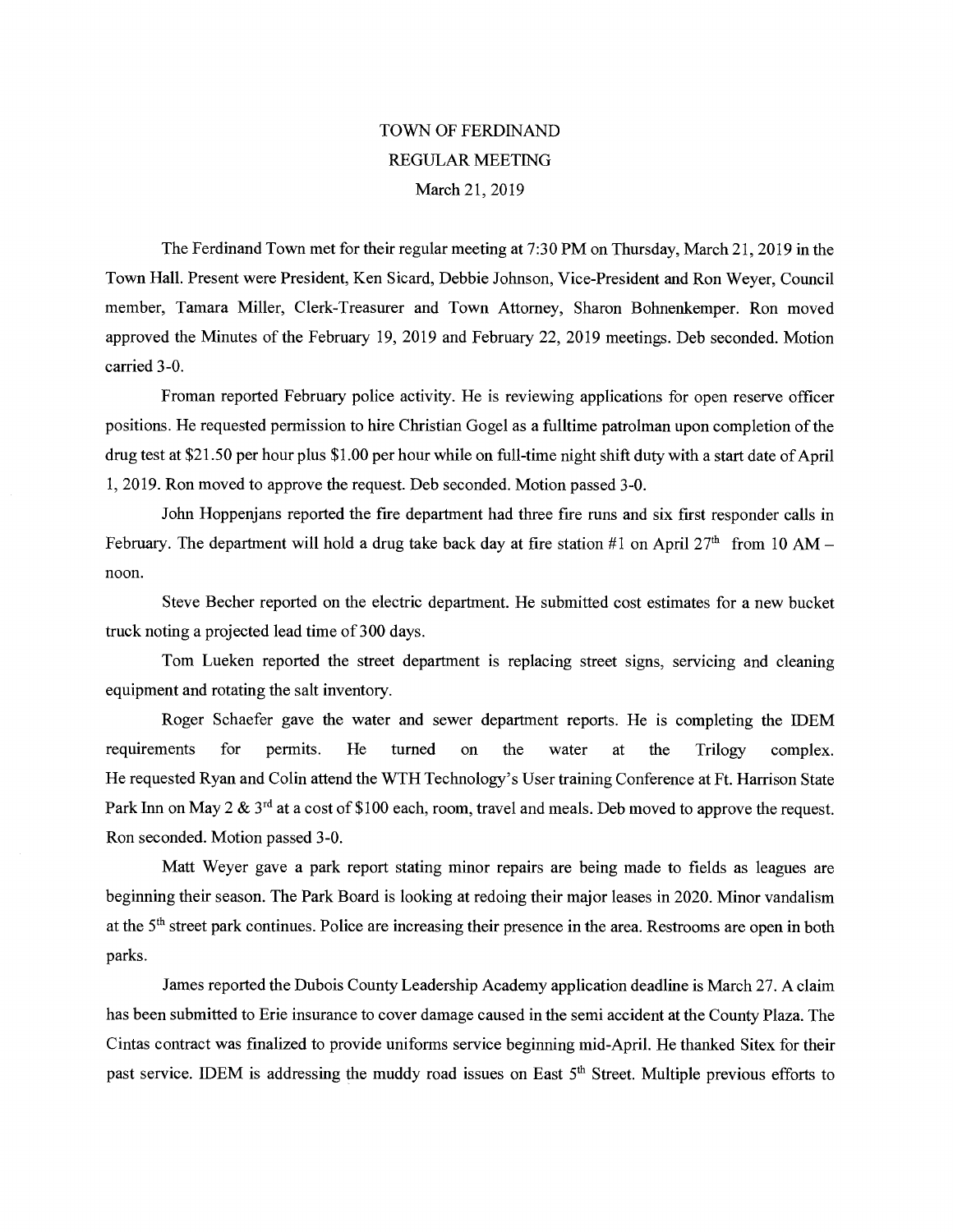informally obtain compliance have been to no avail. Ron moved that Bohnenkemper send letter to general contractor. Deb seconded. Motion carried 3-0.

James requested permission to attend the IMMA conference in Plainfield May 1-3 at a cost of \$150, 2 nights stay, meals and transportation. Deb moved to approve the request. Ron seconded. Motion carried. 3-0.

Ken Sicard appointed Roger Corley to the Ferdinand Economic Development Commission. His term will expire 2-1-2020.

Matt Weyer reported the bids for the Old Town Lake project have been reviewed by the Park Board. He requested permission for the Park to accept the lowest base bid of \$435,100 from Seufert Construction. Deb moved to approve the request. Ron seconded. Motion carried 3-0. The trail clearing will be done by PMG Landscaping prior to March 31.

Becher reported he is completing testing on the surplus electric equipment in order to liquidate it.

Ron Weyer reported we received one bid for the construction of the electrical substation. The Power Construction Group bid was \$583,400. After review by Alpha Engineering, Becher and Weyer, he requested the Council accept the bid. Ken moved to approve the request. Deb seconded. Motion carried 3-0.

Schaefer reported on March 26th Suez will visit and present information regarding a water tower maintenance and repair program.

Lack of communication from Sitco has caused the belief that they are no longer interested in a pole attachment agreement.

The Additional Park Appropriation hearing set for tonight at 8PM has been moved to April 16, 8 PM and the "Notice to Taxpayers of Proposed Additional Appropriations" will be published in the March 27 issue of the Ferdinand News.

James stated GAB requested April 27 for Clean Sweep beginning at 6:30 AM. Contact Beth McManaway at 367-2288 x2527 for limited team registrations. Ron moved to approve the request. Deb seconded. Motion carried 3-0. Police will do the safety start.

Miller explained the benefit of the Autopay program adding GAB & ONB have donated prizes for monthly drawings for those signed up for Autopay.

Bohnenkemper introduced Ordinance 2019-02, an Ordinance Amending Chapter 8.10 of the Ferdinand Municipal Code to Include a Revision to the Storm Drainage Control Ordinance. It provides an exemption for certain smaller projects in the industrial zoning districts. Deb moved to adopt the Ordinance at the meeting it was introduced. Ron seconded. Motion carried 3-0.

Lueken presented the three-year lease purchase agreement for the trash truck with tcf equipment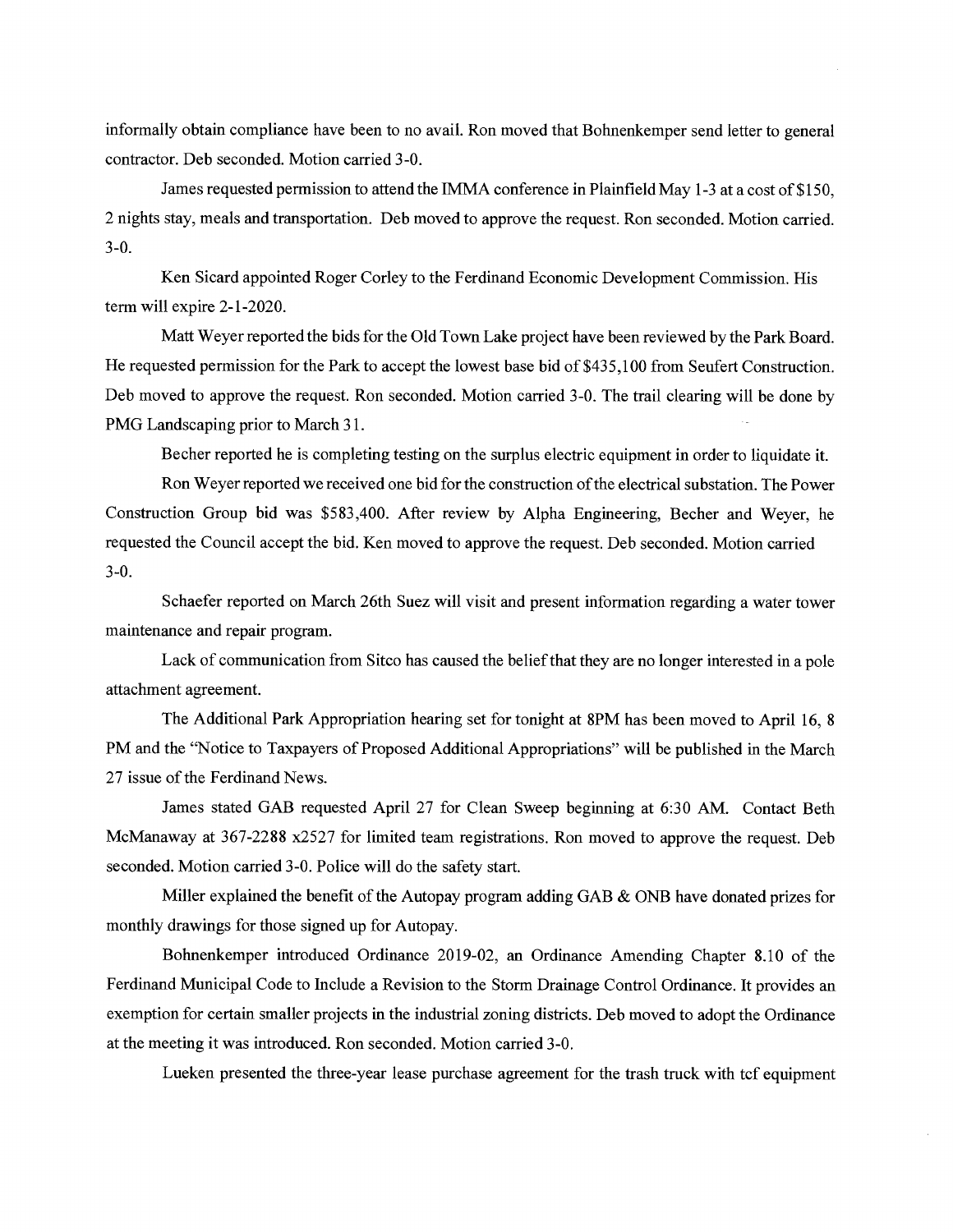finance. The first payment is due in January 2020 and the truck is paid for and owned at end of term. Deb moved to accept the terms and allow Sicard and Miller to sign the agreement and other finance documents including Resolution 2019-03. Ron seconded the motion. Motion carried 3-0.

Schaefer requested permission to accept the low bids from Hopf Equipment for the Bobcat excavator of \$57,100 and trailer of \$8,250. Ron moved to approve the request. Deb seconded. Motion carried 3-0. The equipment will be utilized by the electric, water and sewer departments.

Bohnenkemper explained the Amendment and Modification of Memorandum of Understanding (MOU) between the Town of Ferdinand and Best Home Furnishings, Inc. Ron moved to approve the MOU and allow Sicard and Miller to sign. Bohnenkemper advised that Best had not yet been provided with a copy and that certain changes may still be necessary. Deb seconded. Motion carried 3-0.

An Ordinance 19-03, an Ordinance Amending Chapter 10.02 of the Ferdinand Municipal Code Regarding Water Rates and Charges was introduced. Miller explained the wholesale rate charged to St. Henry was not included in the 2018 increase of 15% and the 2019 increase of \$2.00 per 1,000 gallons. The current rate is \$3.19 per 1,000 gallons with a \$111.65 minimum per month. The proposed rate is \$5.67 per 1,000 gallons with a \$198.40 minimum (based on 3,500 gallons) per month. The hearing was set for April 16 at 8:15 PM.

Sicard moved to allow Schaefer to move forward with disposal of devalued inventory stock after inspection by Ron. Deb seconded the motion. Motion carried 3-0.

Ordinance No. 19-04, An Ordinance Modifying Portions of the Personnel Policy concerning Police Take Home Vehicle and Town-owned Vehicle Usage and paid sick leave was introduced. Deb moved to adopt the Ordinance 19-04 at the meeting it was introduced. Ron seconded. Motion carried 3-0.

Sicard explained there will be review by supervisors of the Personnel Policy for Comp Time before further action is taken.

Spring Clean-Up 2019 dates are set for Tuesday April 9<sup>th</sup> for the West Side and Wednesday April 10<sup>th</sup> for the East Side and Thursday April 11<sup>th</sup> if needed. Two trash stickers are required per household.

Deb moved to allow Sicard and Miller to sign the engagement letter with Baker Tilly (formerly Umbaugh) for the 2014 Sewer Bond required disclosures and reporting in an amount not to exceed \$500. Ron seconded. Motion carried 3-0.

There was discussion regarding sewer credits issued due to extraordinary water usage. Action was deferred to the next meeting.

Regular claims in the amounts of \$11,053.12 and \$501,100.93 were approved to pay on motion by Ron and seconded by Deb. Motion carried to pay regular claims 3-0.